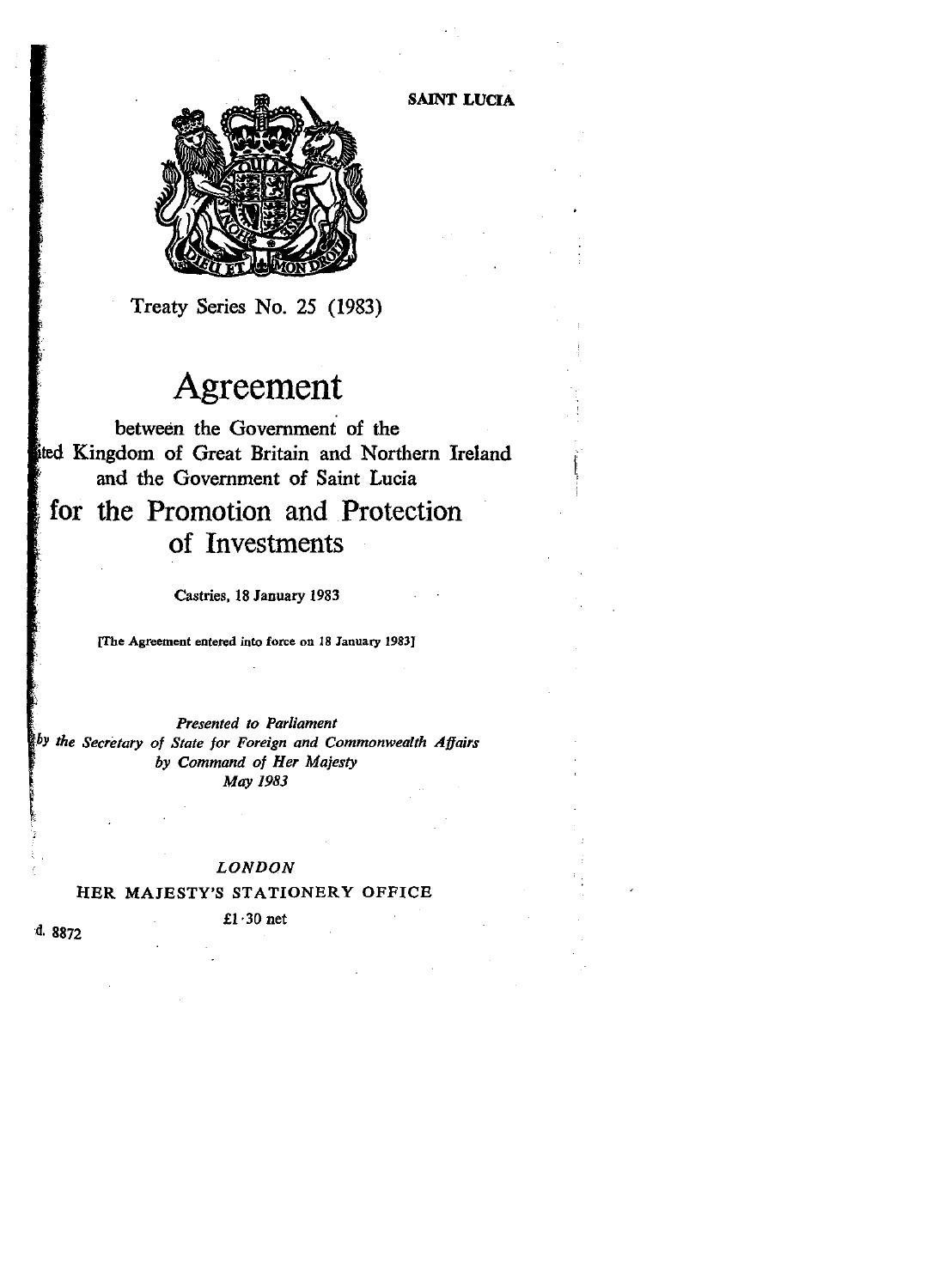# **AGkEEMENT**

# **BETWEEN THE GOVERNMENT OF THE UNITED KINGDOM OF GREAT BRITAIN AND NORTHERN IRELAND**

#### AND

# **THE GOVERNMENT OF SAINT LUCIA FOR mE PROMOTION AND PROTECTION OF INVESTMENTs**

The Government of the United Kingdom of Great Britain and Northern Ireland and the Government of Saint Lucia;

Desiring to create favourable conditions for greater investment by nationals and companies of the one State in the territory of the other State;

Recognising that the encouragement and reciprocal protection under international agreement of such investments will be conducive to the stimulation of individual business initiative and will increase prosperity in both States;

Have agreed as follows:

#### ARTICLE 1

#### **Definitions**

For the purposes of this Agreement:

- (a) 'investment' means every kind of asset and in particular, though not exclusively, includes:
	- (i) movable and immovable property and any other property rights such as mortgages, liens or pledges;
	- (ii) shares, stock and debentures of companies or interests in the property of such companies; .
	- (iii) claims to money or to any performance under contract having a financial value;
	- (iv) intellectual property rights and goodwill;
	- (v) business concessions conferred by law or under contract, including concessions to search for, cultivate, extract or exploit natural **resources;**
- (b) 'returns' means the amounts yielded by an investment and  $\ddot{H}$ particular, though not exclusively, includes profit, interest. capital gains, dividends, royalties or fees;
- $(c)$  ' nationals ' means:
	- (i) in respect of the United Kingdom: physical persons deriving the status as United Kingdom nationals from the law in force in the United Kingdom;
	- (ii) in respect of Saint Lucia: physical persons deriving their stars as citizens of Saint Lucia under the Citizenship of Saint Lund Act, 1979 (No. 7 of 1979);

2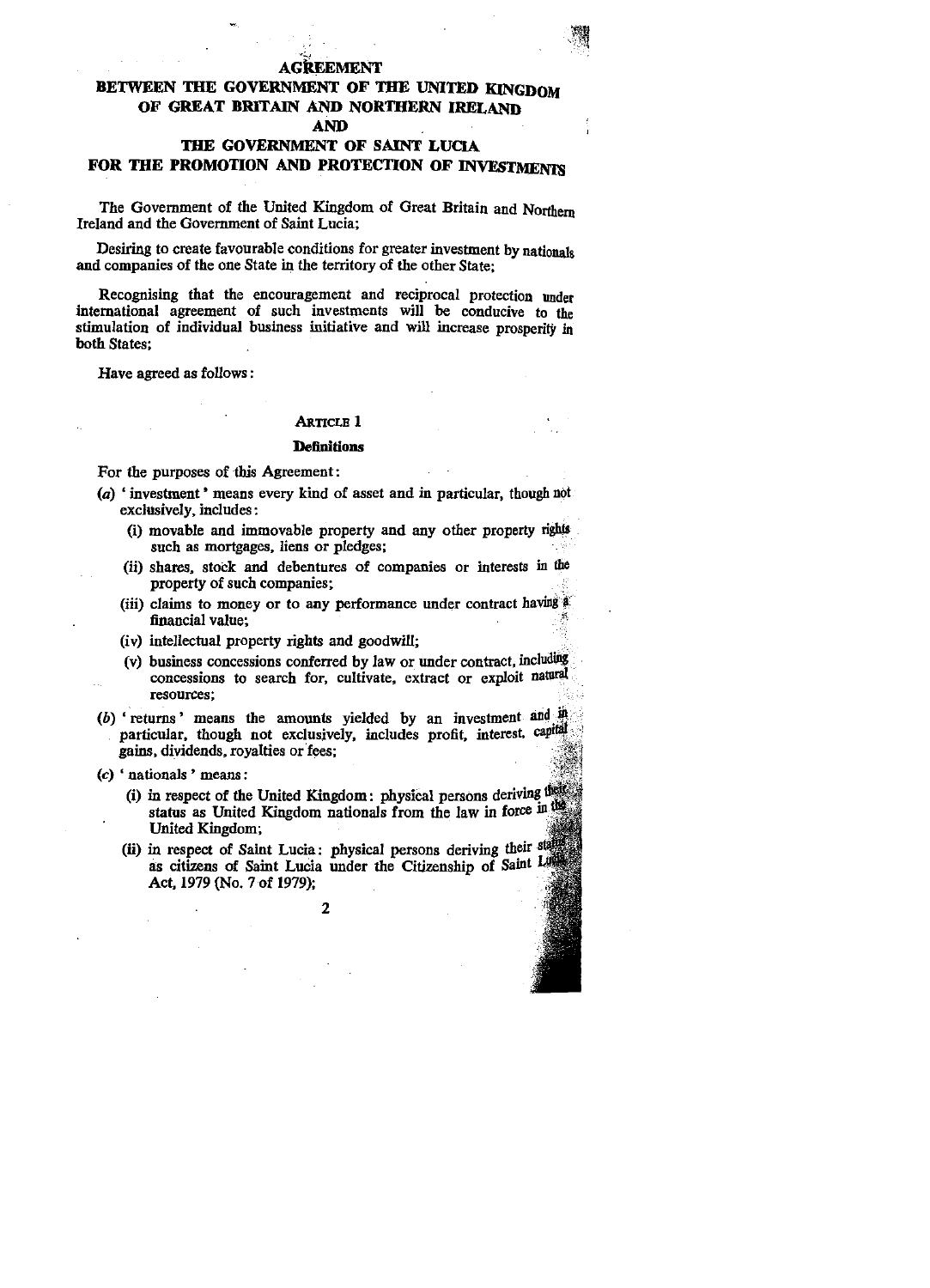(d) 'companies' means:

- (i) in reSpect of the United Kingdom: corporations, firms or associations incorporated or constituted under the law in force in any part of the United Kingdom or in any territory to which this Agreement is extended in accordance with the provisions of Article 11;
- .(ii) in respect of Saint Lucia: corporations, firms. or associations incorporated or constituted under the Commercial Code of Saint Lucia, or other companies as may be agreed by Exchange of Notes between the Contracting Parties;
- $(e)$  'territory' means:

**Inchinesia** 

- (i) in respect of the United Kingdom: Great Britain and Northern Ireland and any territory to which this Agreement is extended in accordance with the provisions of Article 11;
- (ii) in respect of Saint Lucia: the whole of Saint Lucia.

## **ARTICLE 2**

#### **Promotion and Protection of Investment**

Each Contracting Party shalI encourage and create favourable ficultions for nationals or companies of the other Contracting Party to invest capital in its territory, and, subject to its right to exercise powers conferred by its laws, shall admit such capital.

Investments of nationals or companies of either Contracting Party aball at all times be accorded fair and equitable treatment and shall enjoy full protection and security in the territory of the other Contracting Party. Neither Contracting Party shall in any way impair by unreasonable or discriminatory measures the management, maintenance, use, enjoyment or isposal of investments in its territory of nationals or companies of the other Fontracting Party. Each Contracting Party shall observe any obligation it <sup>44</sup>y have entered into with regard to investments of nationals or companies the other Contracting Party.

#### ARTICLE 3

#### **National Treatment and Most-favoured-nation Provisions**

.. (I) Neither Contracting Party shalI in its territory subject investments Or **Rums** of nationals or companies of the other Contracting Party to treatment  $\frac{1}{28}$  favourable than that which it accords to investments or returns of its own <sup>stionals</sup> or companies or to investments or returns of nationals or companies auy third State.

(2) Neither Contracting Party shall in its territory subject nationals or manies of the other Contracting Party, as regards their management, use, <sup>lioyment</sup> or disposal of their investments, to treatment less favourable than <sup>847</sup> which it accords to its own nationals or companies or to nationals or <sup>sompanies</sup> of any third State.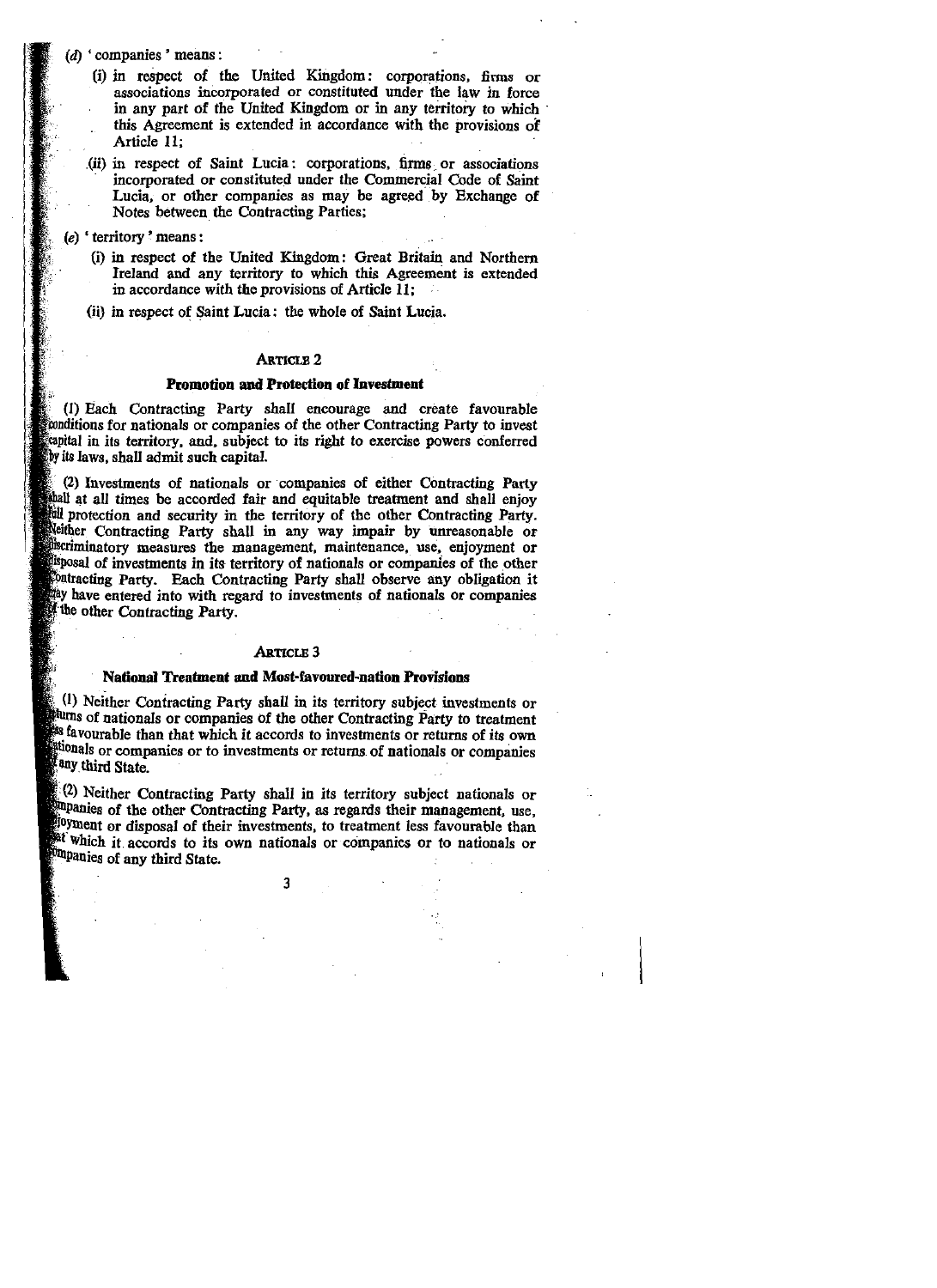#### ARTICLB4

# **Compensation for Losses**

(I) Nationals or companies of one Contracting Party Whose investment in the territory of the other Contracting Party suffer losses owing to war  $_{01}$ other armed conflict, revolution, a state of national emergency, revolt insurrection or riot in the territory of the latter Contracting Party shall be accorded by the latter Contracting Party treatment, as regards restitution, indemnification, compensation or other settlement, no less favourable than that whlch the latter Contracting Party accords to its own nationals or companies or to nationals or companies of any third State.

(2) Without prejudice to paragraph (1) of this Article, nationals and companies of the one Contracting Party who in any of the situations referred to in that paragraph suffer losses in the territory of the other Contracting Party resulting from

- (a) requisitioning of their property by its forces or authorities, or
- (b) destruction of their property by its forces or authorities which was not caused in combat action or was not required by the necessity of the situation,

shall he accorded restitution or adequate compensation. Resulting payments shall be freely transferable.

### **ARTICLE 5**

#### **Expropriation**

(1) Investments of nationals or companies of either Contracting Party shall not be nationalised, expropriated or subjected to measures having effect equivalent to nationalisation or expropriation (hereinafter referred to  $44$ expropriation') in the territory of the other Contracting Party except for a public purpose related to the internal needs of that Party and against prompt, adequate and effective compensation. Such compensation shall amount to the market value of the investment expropriated immediately before the expropriation or impending expropriation became public knowledge, shall include interest at a normal commercial rate until the date of payment, shall be made without delay, be effectively realisable and be freely transferable. The national or company affected shall have a right. under the law of the Contracting Party making the expropriation, to prompt review, by a judicial or other independent authority of that Party, of his of its case and of the valuation of his or its investment in accordance with the principles set out *in* this paragraph.

(2) Where a Contracting Party expropriates the assets of a whlch is incorporated or constituted under the law in force in own territory, and in which nationals or companies of the other Contracting Party own shares, it shall ensure that the provisions of paragraph (1) of the Article are applied to the extent necessary to guarantee prompt, adequa and effective compensation in respect of their investment to such national companies of the other Contracting Party who are owners of those shares.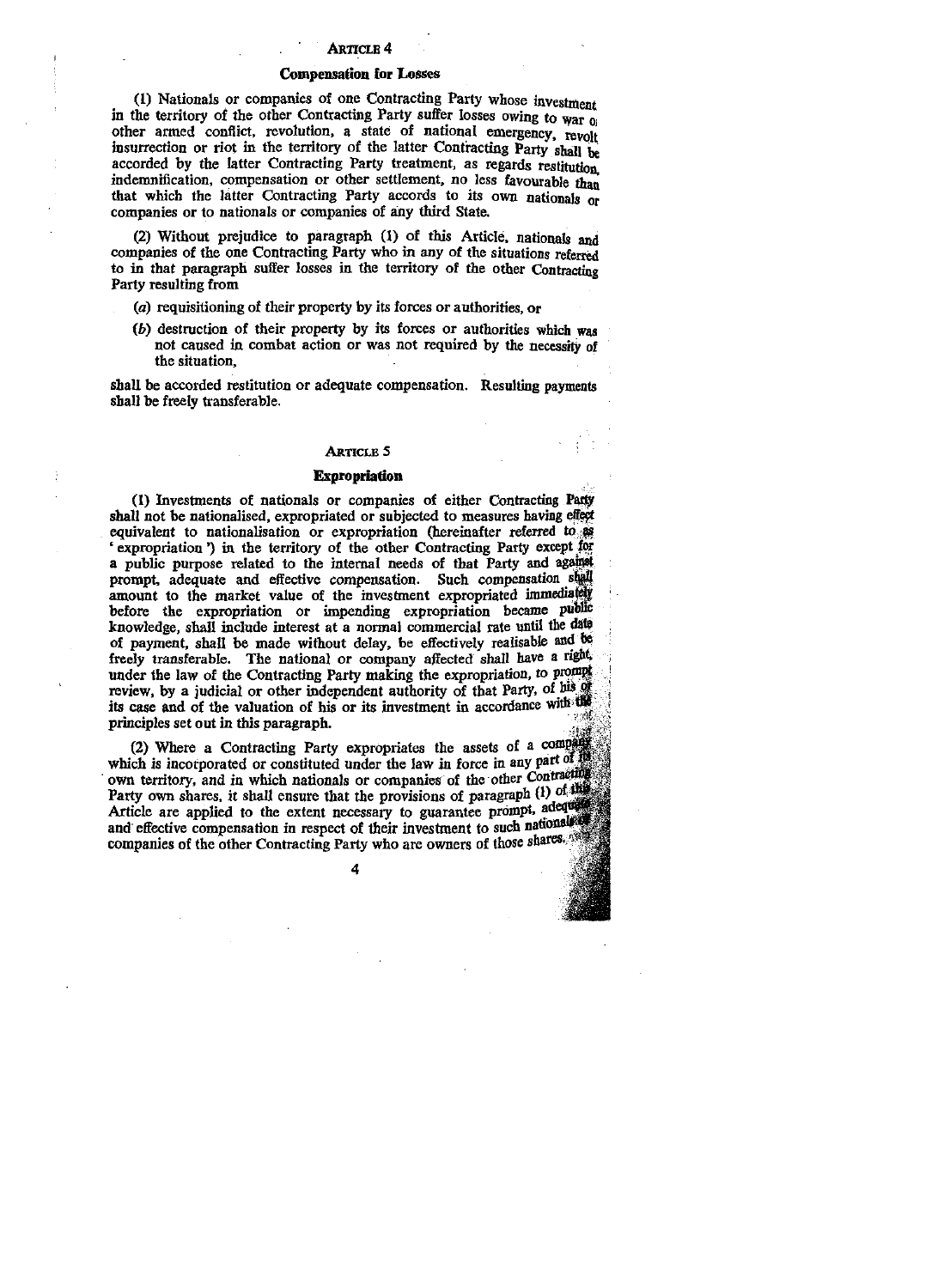## ARTICLE 6

#### **Repatriation of Investment and Retnrns**

Each Contracting Party shall in· respect of investments guarantee to  $\dot{r}$ <sub>inationals</sub> or companies of the other Contracting Party the unrestricted transfer  $\frac{1}{2}$  the country where they reside of their investments and returns, subject to the right of each Contracting Party in exceptional balance of payments ifficulties and for a limited period to exercise equitably and in good faith powers conferred by its laws. Such powers shall not however be used to moede the transfer of returns, and as regards the proceeds of the sale or the fiquidation of the investment the actual transfer may be spread over as few years as possible, but not more than five years. Transfers of currency shall be effected without delay in the convertible currency in which the was originally invested or in any other convertible currency agreed by the investor and the Contracting Party concerned. Unless otherwise agreed investor transfers shall be made at the rate of exchange applicable on the date of transfer pursuant to the exchange regulations in force.

#### ARTICLB 7

#### **Exceptions**

The provisions in this Agreement relative to the grant of treatment not favourable than that accorded to the nationals or companies of either fontracting Party or of any third State shall not be construed so as to oblige Contracting Party to extend to the nationals or companies of the other benefit of any treatment. preference or privilege resulting from

- . (a) any existing or future customs union or similar international agree· ment to which either of the Contracting Parties is or may become a party; or
- $\&$ . (b) any international agreement or arrangement relating wholly or mainly to taxation or any domestic legislation relating wholly or mainly to taxation.

## **ARTICLE 8**

# **Settlement of Disputes between an Investor and a Host State**

 $\binom{n}{k}$  (1) Disputes between a national or company of one Contracting Party of the other Contracting Party concerning an obligation of the latter under <sup>is</sup> Agreement in relation to an investment of the former which have not set a micably settled shall after a period of three months from written dification of a claim be submitted to international arbitration if either party Whe dispute so wishes.

Where the dispute is referred to international arbitration, the investor the Contracting Party concerned in the dispute may agree to refer the pute either to:

 $\binom{a}{b}$  the International Centre for the Settlement of Investment Disputes (having regard to the provisions, where applicable. of the Convention

S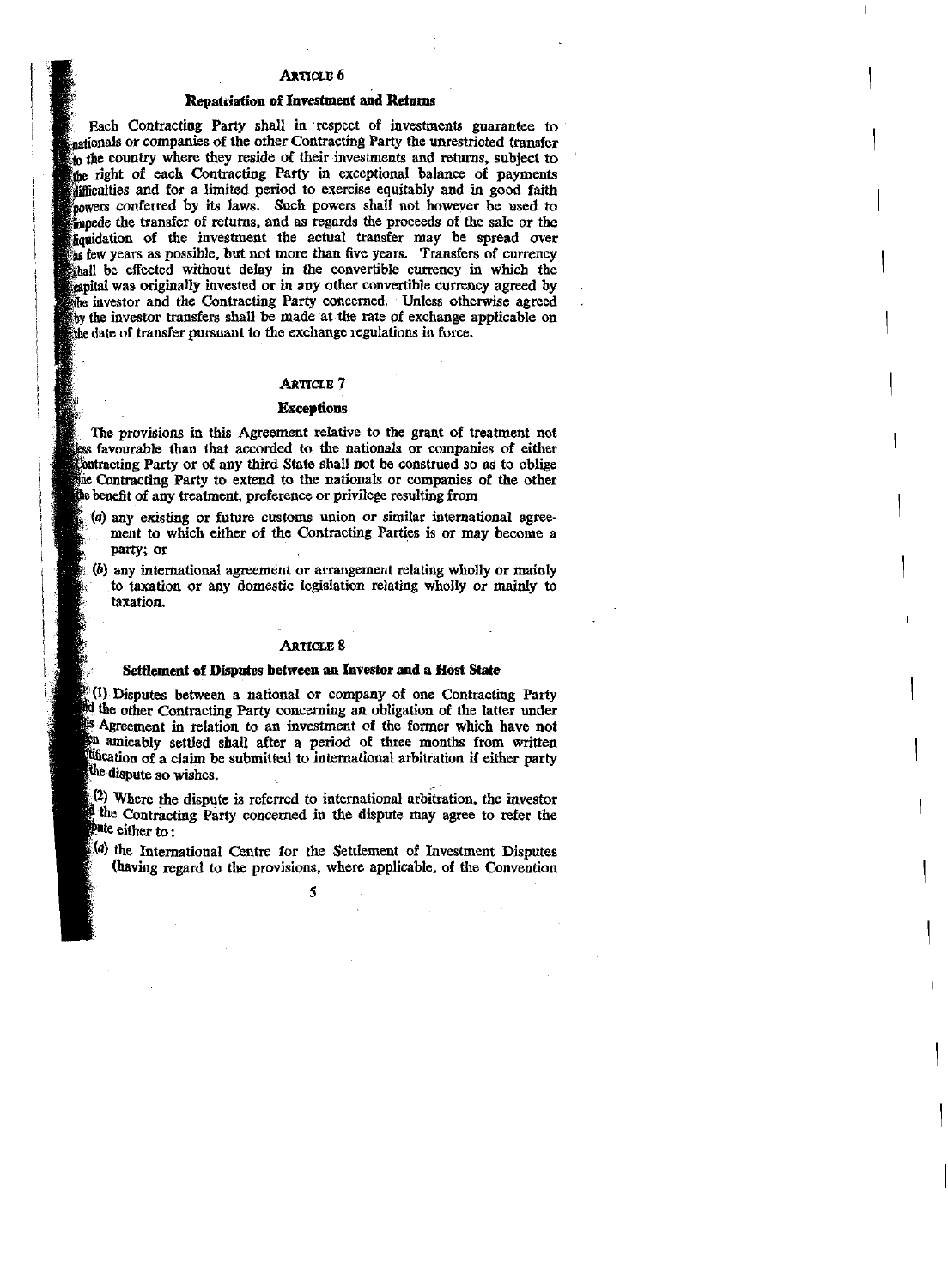on the Settlement of Investment Disputes between States and Nationals of other States, opened for signature at Washington DC on 18 March 1965(1) and the Additional Facility for the Administration of COn. ciliation. Arbitration and Fact Finding Proceedings); or

- (b) the Court of Arbitration of the International Chamber of Commerce; or
- (c) an international arbitrator or  $ad$  hoc arbitration tribunal to be appointed by a special agreement or established under the Arbitration Rules of the-United Nations Commission on International Trade Law.

If after a period of three months from written notification of the claim there is no agreement to an alternative procedure. the parties to the dispute shall be bound to submit it to arbitration under the Arbitration Rules of the United Nations Commission on International Trade Law as then in' force. The parties to the dispute may agree in writing to modify these Rules.

#### **ARTICLE 9**

#### Disputes between the Confracting Parties

(l) Disputes between the Contracting Parties concerning the interpretation or application of this Agreement should, if possible, be settled through the diplomatic channel.

(2) If a dispute between the Contracting Parties cannot thus be settled, it shall upon the request of either Contracting Party be submitted to an arbitral tribunal.

(3) Such an arbitral tribunal shall be constituted for each individual case in the following way. Within two months of the receipt of the request for arbitration. each Contracting Party shall appoint one member of the tribunal Those two members shall then select a national of a third State who on approval by the two Contracting Parties shall be appointed Chairman of the tribunal. The Chairman shall be appointed within two months from the date of appointment of the other two members.

(4) If within. the periods specified in paragraph (3) of this Article tbe necessary appointments have not been made. either Contracting Party may. in the absence of any other agreement, invite the President of the International Court of Justice to make any necessary appointments. If the President is a national of either Contracting Party or if he is otherwise prevented from discharging the said function, the Vice-President shall be invited to make the necessary appointments. If the Vice-President is a national of either Com tracting Party or if he too is prevented from discharging the said function the Member of the International Court of Justice next in seniority who not a national of either Contracting Party shall be invited to make the necessary appointments.

(5) The arbitral tribunal shall reach its decision by a majority of  $\overline{vol}_{\mathcal{B}}$ Such decision shall be binding on both Contracting Parties. Each Contracting Party shall bear the cost of its own member of the tribunal and of

(') Treaty Series No. 25 (1967). Cmnd. 3255.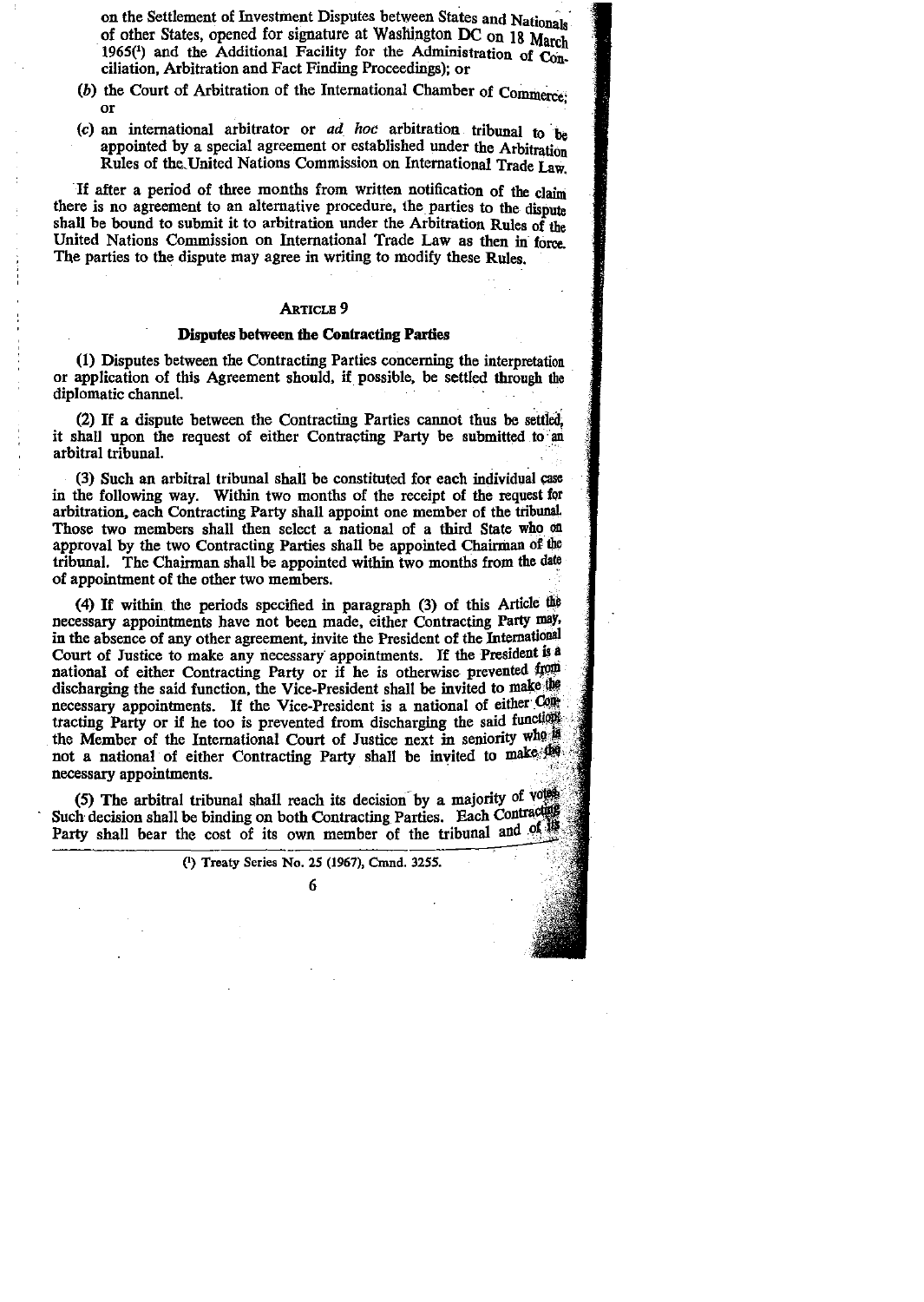**Emaining** costs shall be borne in equal parts by the Contracting Parties. the tribunal may, however, in its decision direct that a higher proportion of shall be borne by one of the two Contracting Parties, and this award **binding on both Contracting Parties.** The tribunal shall determine s own procedure.

#### ARTIcLE 10

#### **Subrogation**

It either Contracting Party makes payment under an indemnity it has wen in respect of an investment or any part thereof in the territory of the ther Contracting Party, the latter Contracting Party shall recognise

- (a) the assignment. whether under law or pursuant to a legal transaction of any right or claim from the party indemnified to the forme; Contracting Party (or its designated Agency). and
- (b) that the former Contracting Party (or its designated Agency) is entitled by virtue of subrogation to exercise the rights and enforce the claims of such a party.

The former Contracting Party (or its designated Agency) shall accordingly it so desires be entitled to assert any such right or claim to the same extent predecessor in title either before a Court or tribunal in the territory latter Contracting Party or in any other circumstances. If the former entracting Party acquires amounts in the lawful currency of the other outracting Party or credits thereof by assignment under the terms of an lemnity, the former Contracting Party shall be accorded in respect thereof fatment not less favourable than that accorded to the funds of companies nationals of the latter Contracting Party or of any third State deriving on investment activities similar to those in which the party indemnified as engaged. Such amounts and credits shall be freely available to the finer Contracting Party concerned for the purpose of meeting its expenditure the territory of the other Contracting Party.

## ARTIcLE II

## **Territorial Extension**

At the time of signature of this Agreement, or at any time thereafter, the wisions of this Agreement may be extended to such territories for whose ternational relations the Government of the United Kingdom are responsible **Day be agreed between the Contracting Parties in an Exchange of Notes.** 

#### ARTICLE 12

#### **EDtry into Force**

This Agreement shall enter into force on signature.